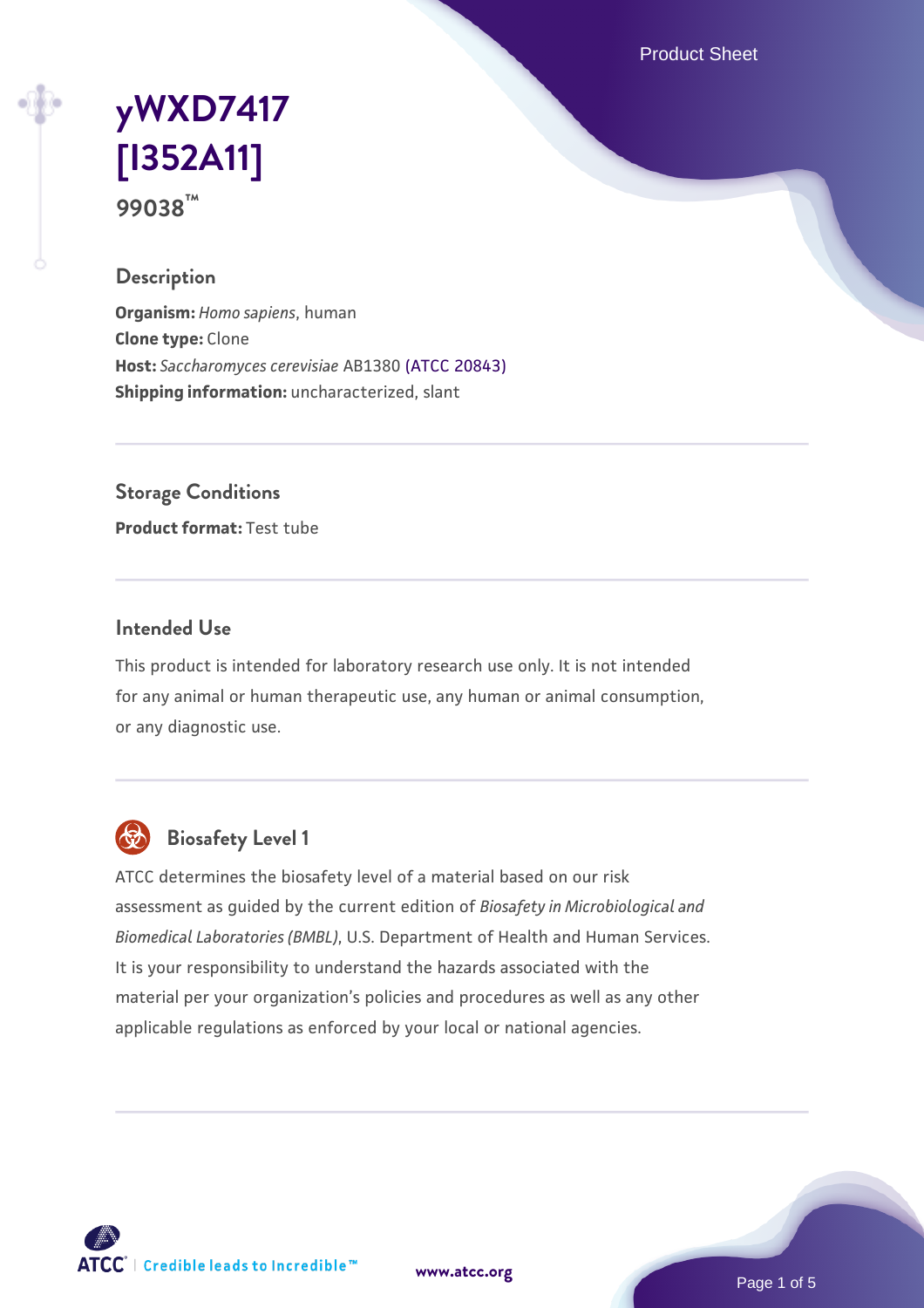# **Certificate of Analysis**

For batch-specific test results, refer to the applicable certificate of analysis that can be found at www.atcc.org.

#### **Insert Information**

**Type of DNA:** genomic **Genome:** Homo sapiens **Chromosome:** X **Gene name:** DNA Segment **Gene product:** DNA Segment **Contains complete coding sequence:** Unknown

#### **Vector Information**

**Type of vector:** YAC **Markers:** SUP4; URA3; TRP1

# **Growth Conditions**

**Medium:**  [ATCC Medium 1245: YEPD](https://www.atcc.org/-/media/product-assets/documents/microbial-media-formulations/1/2/4/5/atcc-medium-1245.pdf?rev=705ca55d1b6f490a808a965d5c072196) **Temperature:** 30°C

# **Notes**

More information may be available from ATCC (http://www.atcc.org or 703- 365-2620).

# **Material Citation**

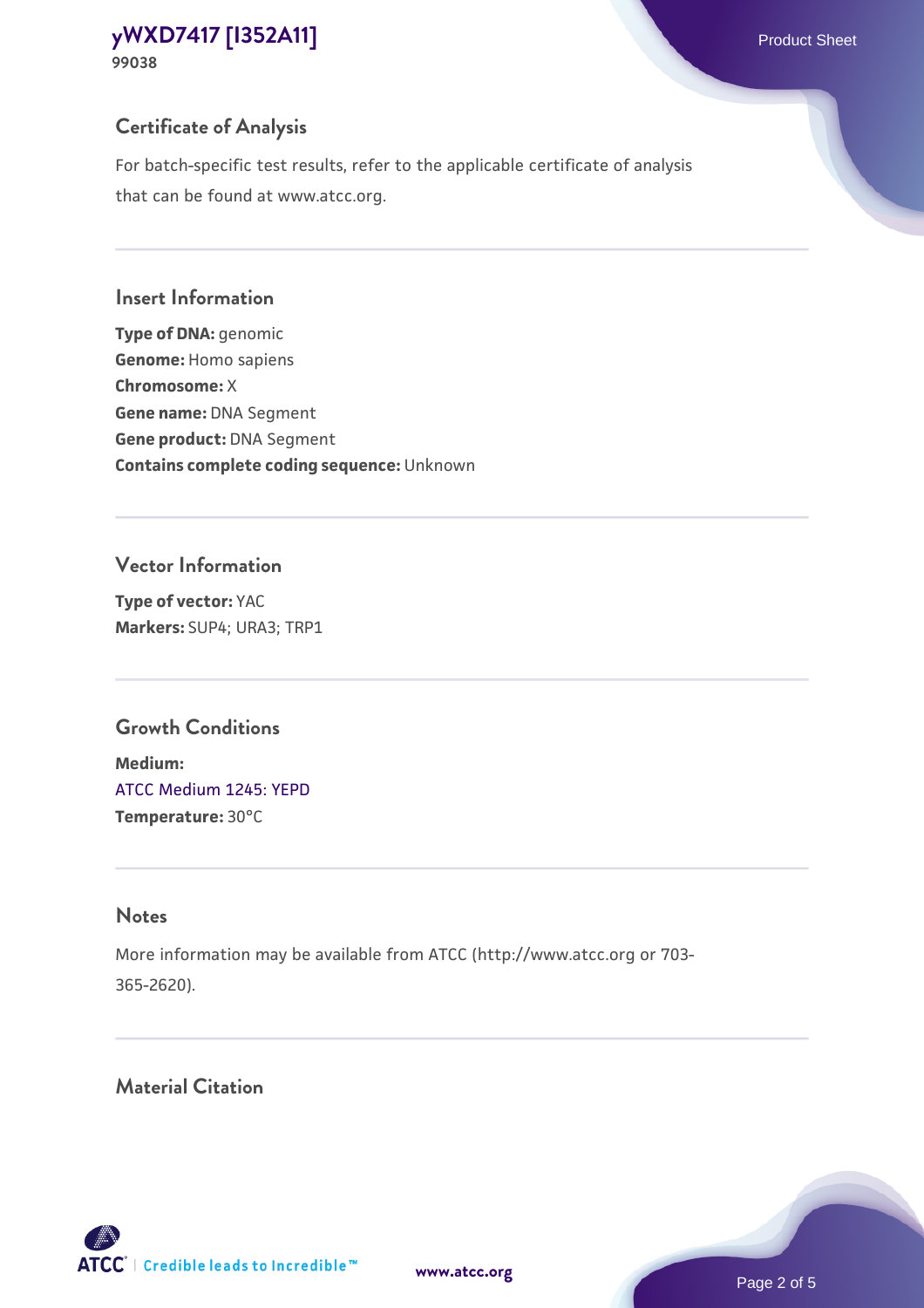If use of this material results in a scientific publication, please cite the material in the following manner: yWXD7417 [I352A11] (ATCC 99038)

#### **References**

References and other information relating to this material are available at www.atcc.org.

# **Warranty**

The product is provided 'AS IS' and the viability of  $ATCC<sup>®</sup>$  products is warranted for 30 days from the date of shipment, provided that the customer has stored and handled the product according to the information included on the product information sheet, website, and Certificate of Analysis. For living cultures, ATCC lists the media formulation and reagents that have been found to be effective for the product. While other unspecified media and reagents may also produce satisfactory results, a change in the ATCC and/or depositor-recommended protocols may affect the recovery, growth, and/or function of the product. If an alternative medium formulation or reagent is used, the ATCC warranty for viability is no longer valid. Except as expressly set forth herein, no other warranties of any kind are provided, express or implied, including, but not limited to, any implied warranties of merchantability, fitness for a particular purpose, manufacture according to cGMP standards, typicality, safety, accuracy, and/or noninfringement.

#### **Disclaimers**

This product is intended for laboratory research use only. It is not intended for any animal or human therapeutic use, any human or animal consumption,



**[www.atcc.org](http://www.atcc.org)**

Page 3 of 5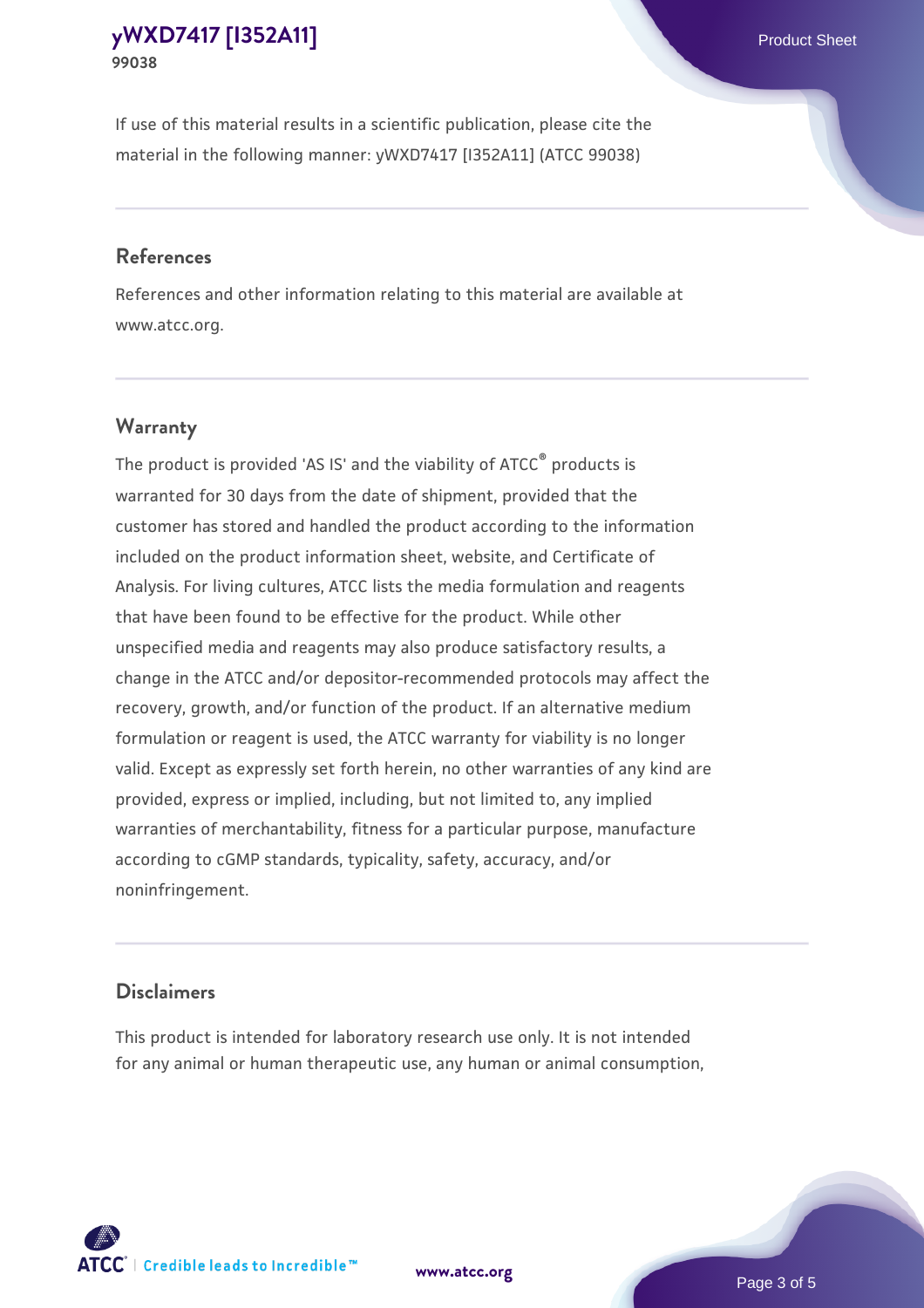or any diagnostic use. Any proposed commercial use is prohibited without a license from ATCC.

While ATCC uses reasonable efforts to include accurate and up-to-date information on this product sheet, ATCC makes no warranties or representations as to its accuracy. Citations from scientific literature and patents are provided for informational purposes only. ATCC does not warrant that such information has been confirmed to be accurate or complete and the customer bears the sole responsibility of confirming the accuracy and completeness of any such information.

This product is sent on the condition that the customer is responsible for and assumes all risk and responsibility in connection with the receipt, handling, storage, disposal, and use of the ATCC product including without limitation taking all appropriate safety and handling precautions to minimize health or environmental risk. As a condition of receiving the material, the customer agrees that any activity undertaken with the ATCC product and any progeny or modifications will be conducted in compliance with all applicable laws, regulations, and guidelines. This product is provided 'AS IS' with no representations or warranties whatsoever except as expressly set forth herein and in no event shall ATCC, its parents, subsidiaries, directors, officers, agents, employees, assigns, successors, and affiliates be liable for indirect, special, incidental, or consequential damages of any kind in connection with or arising out of the customer's use of the product. While reasonable effort is made to ensure authenticity and reliability of materials on deposit, ATCC is not liable for damages arising from the misidentification or misrepresentation of such materials.

Please see the material transfer agreement (MTA) for further details regarding the use of this product. The MTA is available at www.atcc.org.

# **Copyright and Trademark Information**

© ATCC 2021. All rights reserved.

ATCC is a registered trademark of the American Type Culture Collection.



**[www.atcc.org](http://www.atcc.org)**

Page 4 of 5